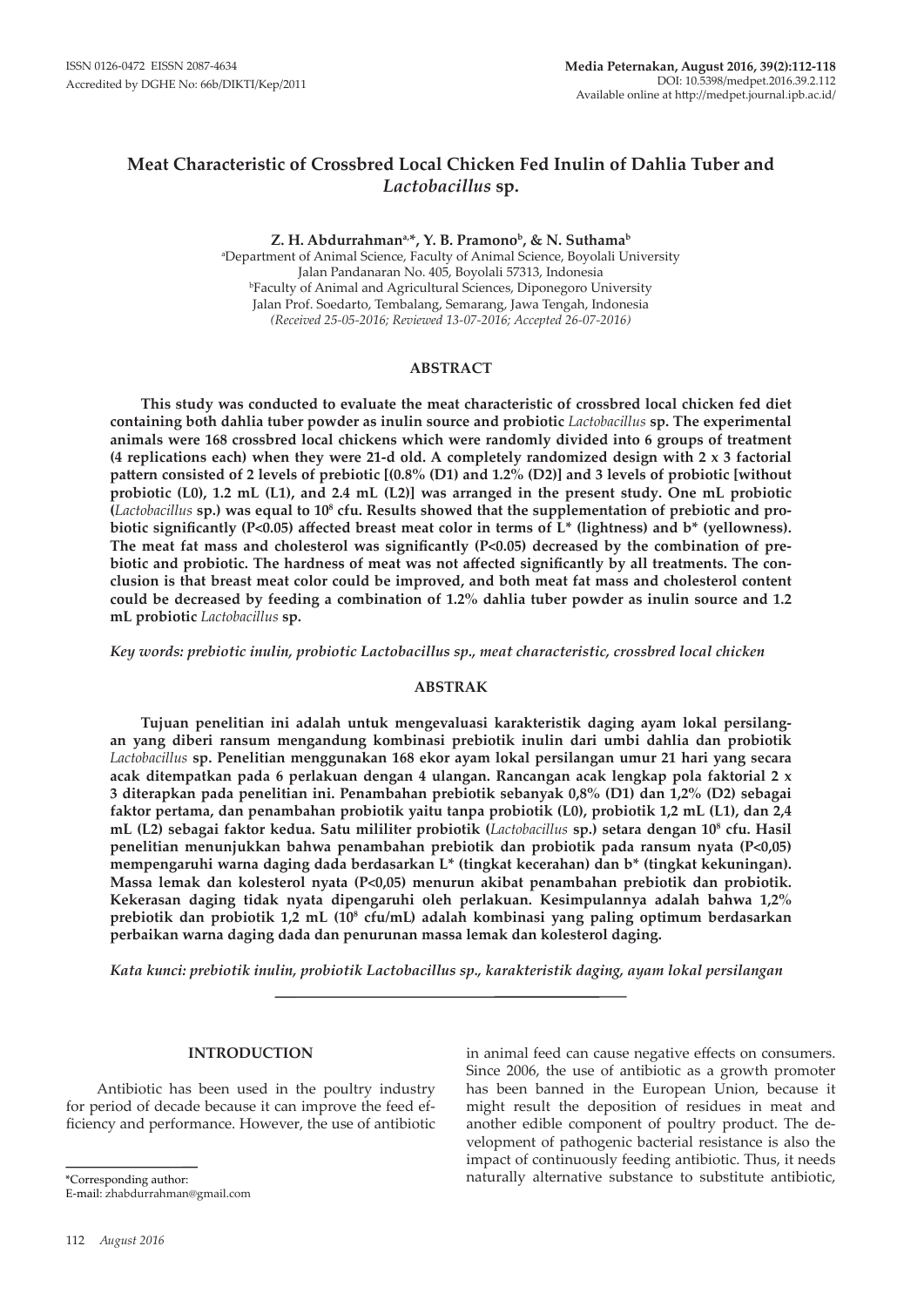such as probiotic and/or prebiotic, which is human- and animal-healthy friendly.

Probiotics are 'live microorganisms' in sufficient quantities that can affect the digestive microflora composition and ecosystem so that providing a health benefit to the host (Hill *et al*., 2014). Probiotic can modify microflora in gastrointestinal ecosystem and help to increase nutrients digestibility (Mountzouris *et al*., 2010). The number of *Lactobacilli* and *Bifidobacteria* can be enhanced with prebiotics (Pourabedin & Zhao, 2015). Definition of prebiotic was introduced in 1995 and was updated several times. The scientific community has continued to debate concerning what it means to be a prebiotic. Although the absence of a consensus definition, a principle element is that prebiotic should improve the health of host or otherwise provide a beneficial physiological effect (Hutkins *et al*., 2016). Feeding prebiotic would be more effective when combined with the addition of beneficial bacteria as probiotic because both are expected to be complementary as a symbiotic mutualism. Group of organisms known to be potentially function as probiotic are *Lactobacillus* sp.

*Lactobacillus* sp. is a beneficial bacteria commonly used in relation to the improvement of gastrointestinal condition in poultry. The characteristic function of probiotic (*Lactobacillus* sp.) would be optimal for the change in gastrointestinal ecosystem to be better when combined with the source of prebiotic. Inulin is a prebiotic with polyfructans classification which is widely used as prebiotic and found in dahlia tuber with inulin content about 15%-20% (Saeed *et al*., 2015). The balanced combination of probiotics and prebiotics could be function as synbiotic (Finamore *et al*., 2016). The prebiotic can be selectively fermented by a certain probiotic and other beneficial gastrointestinal microbiota into short-chain fatty acids (SFCA), mainly acetate, propionate, and butyrate, that lowered the luminal pH and decreased pathogenic bacteria (Pourabedin & Zhao, 2015). However, the feeding application of both probiotic and prebiotic on Indonesian crossbred local chicken is still very rare and not much studied.

Local chicken is an Indonesian native poultry with plumage color tends to green and red. This local chicken is presumed the offspring of red jungle fowl (*Gallus gallus*) and green jungle fowl (*Gallus varius*). In case of commercial purposes, the productivity of local chicken can be improved by a system of crossbreeding between male local chicken and the female modern chicken. Ma'rifah *et al*. (2013) reported that the offspring of crossbreeding system tended to have similar exterior to their uncerstor (local chicken) and the meat texture was also not much different from that of local chicken at the same age. Therefore, the aim of the present study was to evaluate the effect of prebiotic inulin derived from dahlia tuber powder combined with probiotic using *Lactobacillus* sp. on color, hardness, fat mass, and cholesterol of crossbred local chicken meat.

## **MATERIALS AND METHODS**

The formulation and nutritional contents of basal diet in the present study was completely similar to those reported by Abdurrahman *et al*. (2016) due to the continuation of the study. Diet was formulated with 19% protein and 2800 kcal/kg for starter period and 18% and 2800 kcal/kg for finisher period. Basal diet composed of corn, soybean meal, rice bran, fish meal,  $CaCO<sub>3</sub>$  mineral, and vitamin (Table 1). The treatments were 2 levels of dahlia tuber powder combined with three levels of *Lactobacillus* sp. The experimental animals were 168 birds of 3-week old crossbred local chicken with an initial body weight was 164.45±2.97 g raised in battery cages and provided dietary treatment until 11-week. Chickens were fed at 06:00 am and 04:00 pm every day. A small portion of diet (more or less 30 g) containing dahlia tuber powder and *Lactobacillus* sp. was given at 04:00 pm every afternoon in order to make sure that both components were consumed totally. The other portion of diets without dahlia tuber powder and *Lactobacillus* sp. were provided separately to fulfill the amount of daily requirement.

The treatments were 0.8% prebiotic without probiotic (D1L0); 0.8% prebiotic combined with 1.2 mL probiotic (D1L1); 0.8% prebiotic combined with 2.4 mL probiotic (D1L2); 1.2% prebiotic without probiotic (D2L0); 1.2% prebiotic combined with 1.2 mL probiotic (D2L1); 1.2% prebiotic combined with 2.4 mL probiotic (D2L2). Prebiotic inulin was derived from dahlia tuber powder and probiotic was *Lactobacillus* sp (108 cfu/mL). Variables observed were color, hardness, fat mass, and cholesterol content of meat.

Samples for meat color and hardness measurements were cutlet of breast and drumstick meat

Table 1. Ingredients and nutrients composition of the experimental basal diet<sup>1)</sup>  $(\%)$ 

| Ingredient                      | Starter  | Finisher |
|---------------------------------|----------|----------|
| Yellow corn                     | 53.30    | 54.50    |
| Rice brand                      | 16.00    | 20.00    |
| Soybean meal                    | 19.50    | 15.00    |
| Fish meal                       | 10.00    | 9.30     |
| CaCO                            | 0.70     | 0.70     |
| Vitamin and mineral             | 0.50     | 0.50     |
| Total                           | 100.00   | 100.00   |
| Nutrient composition (%)        |          |          |
| Metabolizable energy (kcal/kg)* | 2,879.55 | 2,879.16 |
| Crude protein**                 | 19.67    | 17.73    |
| Ether extract **                | 6.42     | 6.35     |
| Crude fiber**                   | 6.38     | 6.60     |
| Methionine*                     | 0.42     | 0.40     |
| Lysine*                         | 1.95     | 1.06     |
| Calcium***                      | 1.17     | 1.10     |
| Phospor***                      | 0.68     | 0.68     |

Note:

<sup>1)</sup>Same formulation as that of Abdurrahman *et al.* (2016) due to the continuation of the study.

\*Based on Table of Badan Standarisasi Nasional (2006) and National Research Council (1994); \*\*Result of chemical analysis at The Laboratory of Animal Feed Science, Faculty of Animal Science, Hasanuddin University; \*\*\*Result of chemical analysis at the Laboratory of Animal Nutrition and Feed Science, Faculty of Animal and Agriculture Science, Diponegoro University (2013).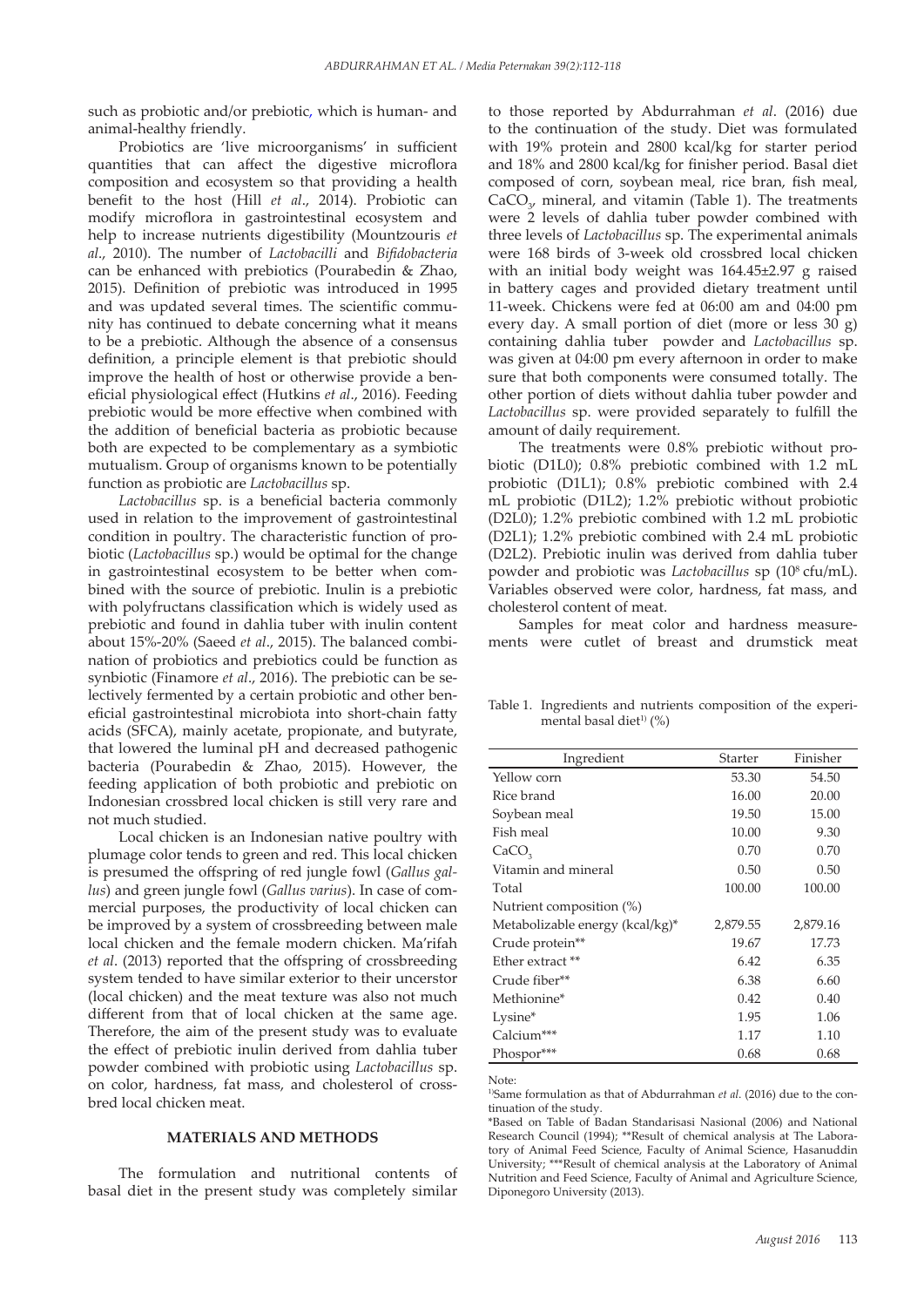(skinless). All parts of the skinless carcass meat were mixed and homogenized for fat mass and cholesterol determinations. The meat color measurements were carried out using Chroma Meter CR200 (Minolta, Osaka, Japan). Notation of color was characterized as Hunter color indexes L\* (lightness), a\*(redness), and b\* (yellowness) according to the method of Zhang *et al*. (2012). The meat hardness measurements were started by preparing meat samples cutlet about 1 cm<sup>3</sup>, which were easily to obtain from the selective parts of breast and drumstick meat. Testing meat texture (hardness) was performed with Lloyd Texture Analyzer TA-XT Plus (England). The hardness value was stated in gram force (gf) according to Suryanti *et al*. (2015). Meat fat was analyzed using Soxhlet Extraction method according to AOAC (2005). Meat fat mass was calculated using formula as follows: [mass of meat fat=  $\%$  meat fat content x meat mass (g)]. Meat cholesterol was analyzed based on Leibermann-Burchard method according to Fathullah *et al*. (2013), using a spectrophotometer at absorbance of 680 nm. Cholesterol content is expressed in mg/g sample.

Experiment was assigned in 2 x 3 factorial pattern of completely randomized design with 4 replications. The first factor was 2 levels of prebiotic, namely 0.8% (D1) and 1.2% (D2), whereas the second factor was 3 levels of probiotic, namely none (L0), 1.2 mL (L1), and 2.4 mL (L2). Data analysis was performed using SPSS software (Statistical Package for the Social Sciences, SPSS Inc., USA) subjected to F-test based on analysis of variance continued to Duncan multiple range test when the treatment indicated significant effect (P<0.05).

#### **RESULTS**

Supplementation of prebiotic combined with probiotic showed significant effect (P<0.05) on L\* (lightness) and b\* (yellowness) (Table 2). The highest L\* value

Table 2. Breast meat color of crossbred local chicken fed diet containing prebiotic inulin derived from dahlia tuber powder combined with probiotic *Lactobacillus* sp.

| Level of dahlia | Level of <i>Lactobacillus</i> sp. |                                |                                | Mean             |
|-----------------|-----------------------------------|--------------------------------|--------------------------------|------------------|
| tuber powder    | L0                                | L1                             | L <sub>2</sub>                 |                  |
| $L^*$           |                                   |                                |                                |                  |
| D1              | $56.90+2.91b$                     | $60.74 \pm 0.84$ <sup>ab</sup> | $62.04 \pm 3.01$ <sup>a</sup>  | $59.89 \pm 3.19$ |
| D2              | $60.38 + 1.77$ <sup>ab</sup>      | $56.72 + 5.76$                 | $57.92 \pm 1.96$ <sup>ab</sup> | 58.34±3.67       |
| Mean            | 58.64 + 2.90                      | 58.73±4.38                     | $59.98 \pm 3.22$               | $59.12 + 3.46$   |
| a*              |                                   |                                |                                |                  |
| D1              | $5.94 \pm 0.37$                   | $4.87 \pm 0.38$                | $4.17 \pm 0.50$                | $4.99 \pm 0.42$  |
| D2              | $3.16 \pm 0.78$                   | $4.90 \pm 0.72$                | $4.53 \pm 0.20$                | $4.20 \pm 0.61$  |
| Mean            | $4.55 \pm 0.70$                   | $4.88 \pm 0.53$                | $4.35 \pm 0.36$                | $4.60\pm0.53$    |
| b*              |                                   |                                |                                |                  |
| D1              | $10.34 \pm 0.37$ <sup>ab</sup>    | $12.47 \pm 0.30$ <sup>a</sup>  | $1072+024$ <sup>ab</sup>       | $11.18 \pm 0.31$ |
| D2              | $12.43 \pm 0.05^{\text{a}}$       | $8.46\pm0.17b$                 | $9.65 \pm 0.41$ <sup>ab</sup>  | $10.18 \pm 0.36$ |
| Mean            | $11.38 \pm 0.30$                  | $10.47{\pm}0.40$               | $10.18 \pm 0.33$               | $10.68 \pm 0.34$ |

Note: Means in the same row and column with different superscript differ significantly (P<0.05). D1=supplementation of prebiotic at 0.8%; D2= supplementation of prebiotic at 1.2%; L0= no supplementation of probiotic; L1= supplementation of probiotic at  $1.2$  mL ( $10<sup>8</sup>$ cfu/mL); L2= supplementation of probiotic at 2.4 mL (10<sup>8</sup> cfu/mL); L\*= lightness;  $a^*$ = redness;  $b^*$ = yellowness.

was found due to the combination of prebiotic at 0.8% and probiotic at 2.4 mL (D1L2) and was significantly different from those of the combination of prebiotic at 0.8% without probiotic (D1L0) and prebiotic at 1.2% combined with probiotic at 1.2 mL (D2L1). The present study indicated difference result between breast and drumstick meat colors. The drumstick meat color measurement based on the values of L\* (lightness), a\* (redness) and b\* (yellowness) indicated no significant different due to the supplementation of prebiotic combined with probiotic (Table 3). The supplementation of prebiotic combined with probiotic indicated no significant difference on the hardness of either breast or drumstick meat (Table 4). However, the different case was found with meat fat mass and meat cholesterol (Table 5) that was affected by the significant interaction (P<0.05) of supplemental prebiotic and probiotic. The highest meat fat mass was achieved by the combination of 1.2% prebiotic without probiotic (D2L0) and significantly different to those of all treatment combinations except for the combination of 0.8% prebiotic without probiotic (D1L0). On the other hand, the combination of 1.2% prebiotic and probiotic at 2.4 mL  $(10^8 \text{ cftu/mL})$  (D2L2) significantly showed the lowest meat fat mass except for the treatment of 1.2% prebiotic combined with probiotic at 1.2 mL (10<sup>8</sup> cfu/mL) (D2L1).

### **DISCUSSION**

The L\* value of breast meat of crossbred local chicken showed a range from 56.72 to 62.04. Zhu *et al*. (2012) reported that the normal L\* value of broiler breast meat was between 48 and 53. In contrast, other studies (Battula *et al*., 2008; Sheard *et al*., 2012; Al-Owaimer *et al*., 2014) have shown different results with values that were outside this range. The different value of breast meat color found in the present study was presumably due to

Table 3. Drumstick meat color of crossbred local chicken fed diet containing prebiotic inulin derived from dahlia tuber powder combined with probiotic *Lactobacillus* sp.

| Level of dahlia | Level of <i>Lactobacillus</i> sp. |                  |                  | Mean             |
|-----------------|-----------------------------------|------------------|------------------|------------------|
| tuber powder    | L <sub>0</sub>                    | L1               | L <sub>2</sub>   |                  |
| $L^*$           |                                   |                  |                  |                  |
| D1              | $57.84 + 2.82$                    | $56.78 \pm 2.90$ | 58.66±3.99       | 57.76±3.07       |
| D2              | $54.66\pm0.67$                    | $56.14 \pm 1.15$ | $56.91 \pm 1.74$ | $55.90 \pm 1.50$ |
| Mean            | $56.25 \pm 2.55$                  | 56 46+2 07       | $57.78 \pm 3.00$ | $56.83 \pm 2.55$ |
| $a^*$           |                                   |                  |                  |                  |
| D1              | $7.00 \pm 0.58$                   | $6.44 \pm 0.19$  | $5.83 \pm 0.69$  | $6.42 \pm 0.49$  |
| D2              | $7.59 \pm 0.34$                   | $8.34 \pm 0.31$  | $7.74 \pm 0.72$  | $7.89 \pm 0.45$  |
| Mean            | $7.29 \pm 0.45$                   | $7.39 \pm 0.30$  | $6.79 \pm 0.68$  | $7.16 \pm 0.49$  |
| $h^*$           |                                   |                  |                  |                  |
| D1              | $7.56 \pm 0.52$                   | $7.81 \pm 2.64$  | $5.79 \pm 2.95$  | $7.06 \pm 2.29$  |
| D2              | $10.37 + 2.68$                    | $8.01 \pm 2.04$  | $5.57+2.98$      | $7.98 \pm 3.17$  |
| Mean            | $8.96\pm2.34$                     | $7.91 + 2.19$    | $5.68 \pm 2.75$  | $7.52 + 2.74$    |

Note: D1=supplementation of prebiotic at 0.8%; D2= supplementation of prebiotic at  $1.2\%$ ; L0= no supplementation of probiotic; L1= supplementation of probiotic at  $1.2$  mL ( $10<sup>8</sup>$  cfu/mL); L2= supplementation of probiotic at 2.4 mL ( $10^8$  cfu/mL); L\*= lightness; a\*= redness; b\*= yellowness.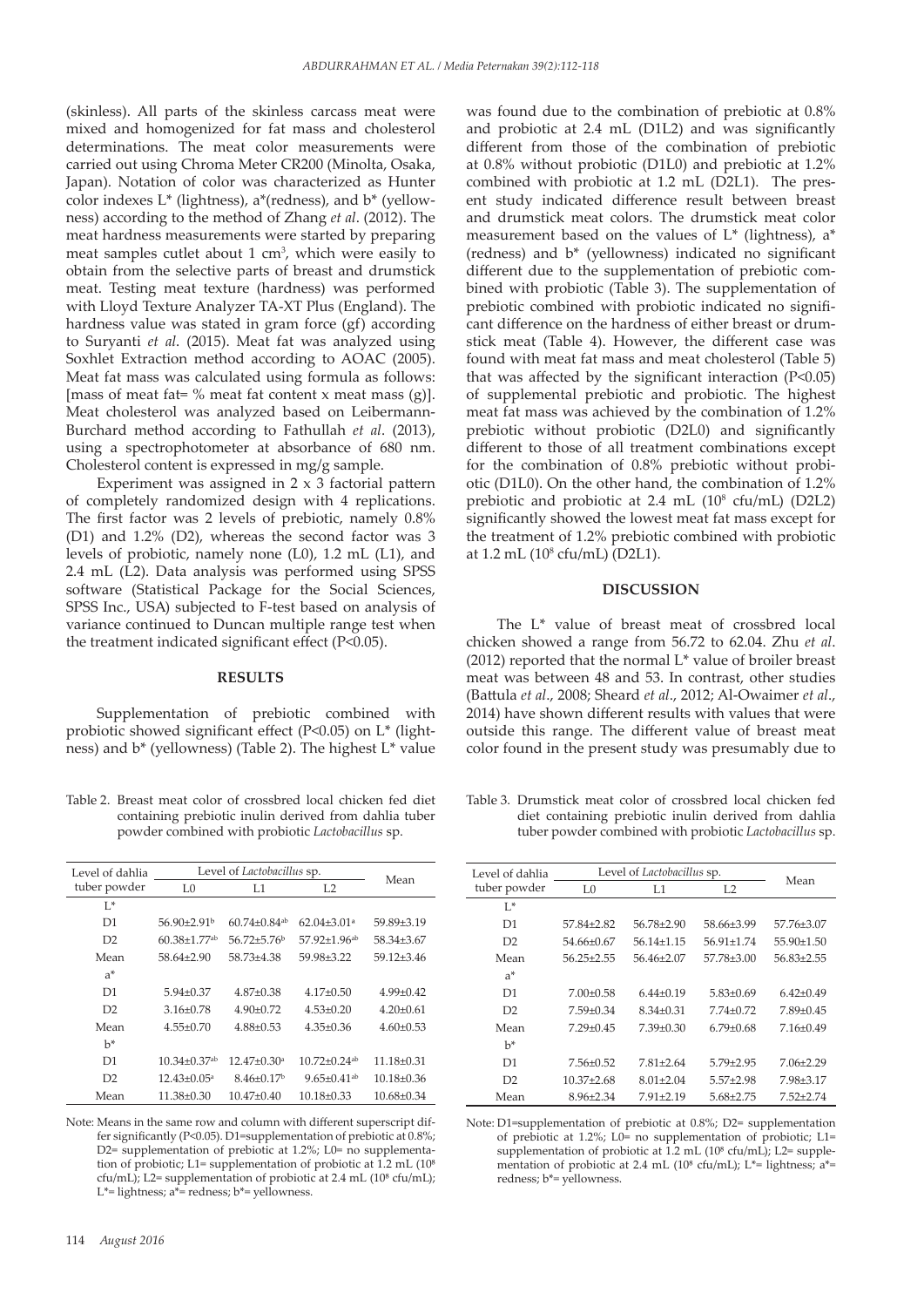| Level of dahlia tuber | Level of Lactobacillus sp. |                    |                  |                  |
|-----------------------|----------------------------|--------------------|------------------|------------------|
| powder                | L0                         | L1                 | L2               | Mean             |
| Breast meat           |                            |                    |                  |                  |
| D <sub>1</sub>        | $1603.87\pm0.07$           | $1729.41 \pm 0.10$ | $1494.73\pm0.06$ | $1609.34\pm0.07$ |
| D2                    | $1855.56\pm0.08$           | $2005.25 \pm 0.20$ | $1646.14\pm0.10$ | $1835.65\pm0.13$ |
| Mean                  | $1729.72\pm0.08$           | $1867.33\pm0.15$   | $1570.43\pm0.08$ | $1722.49\pm0.10$ |
| Drumstick meat        |                            |                    |                  |                  |
| D <sub>1</sub>        | 1734 63+0.21               | $2482.61 \pm 0.09$ | 1936 34+0.14     | $2051.19 + 0.16$ |
| D2                    | $1709.44\pm0.11$           | $1563.30\pm0.31$   | $1369.72\pm0.23$ | 1547.49±0.22     |
| Mean                  | $1722.03\pm0.16$           | $2022.96\pm0.26$   | $1653.03\pm0.20$ | 1799.34±0.20     |

Table 4. Breast and drumstick meat hardness (gf) of crossbred local chicken fed diet containing prebiotic inulin derived from dahlia tuber powder combined with probiotic *Lactobacillus* sp.

Note: D1=supplementation of prebiotic at 0.8%; D2= supplementation of prebiotic at 1.2%; L0= no supplementation of probiotic; L1= supplementation of probiotic at 1.2 mL ( $10^8$  cfu/mL); L2= supplementation of probiotic at 2.4 mL ( $10^8$  cfu/mL); gf= gram-force.

Table 5. Fat mass and cholesterol of meat of crossbred local chicken fed diet containing prebiotic inulin derived from dahlia tuber powder combined with probiotic *Lactobacillus* sp.

| Level of dahlia tuber     | Level of <i>Lactobacillus</i> sp. |                                |                                | Mean             |
|---------------------------|-----------------------------------|--------------------------------|--------------------------------|------------------|
| powder                    | L0                                | L1                             | L <sub>2</sub>                 |                  |
| Meat fat mass (g/bird)    |                                   |                                |                                |                  |
| D1                        | $37.20 \pm 0.28$ <sup>ab</sup>    | $29.65 \pm 0.34$ bc            | $27.64 \pm 0.26$ bc            | $31.49\pm0.46$   |
| D2                        | $44.25 \pm 0.45$ <sup>a</sup>     | $23.03 \pm 1.29$ <sup>cd</sup> | $17.80\pm0.46d$                | 28.36±1.34       |
| Mean                      | $40.73 \pm 0.45$                  | $26.34\pm0.97$                 | $22.72 \pm 0.66$               | $29.93 \pm 1.00$ |
| Meat cholesterol $(mg/g)$ |                                   |                                |                                |                  |
| D1                        | $1.09 \pm 0.09$ <sup>ab</sup>     | $0.90 \pm 0.02$ <sup>d</sup>   | $1.06 \pm 0.08$ <sup>abc</sup> | $1.02 \pm 0.12$  |
| D2                        | $1.01 \pm 0.02$ bc                | $0.99 \pm 0.04$ c              | $1.10 \pm 0.04$ <sup>a</sup>   | $1.03 \pm 0.06$  |
| Mean                      | $1.05 \pm 0.07$                   | $0.94 \pm 0.06$                | $1.08 \pm 0.06$                | $1.02 \pm 0.09$  |

Note: Means in the same row and column with different superscript differ significantly (P<0.05). D1=supplementation of prebiotic at 0.8%; D2=supplementation of prebiotic at 1.2%; L0= no supplementation of probiotic; L1= supplementation of probiotic at 1.2 mL (10<sup>8</sup> cfu/mL); L2= supplementation of probiotic at 2.4 mL (10<sup>8</sup> cfu/mL).

probiotic strain, source of prebiotic, and chicken strain or genotype dependent. Feeding broiler with prebiotic mannanoligosacharides (MOS) and probiotic based on *Lactobacillus acidophillus* and *casei,* and *Streptococcus lactis* and *faecium*, and *Bifidobacteruim bifidum* (Pelicano *et al*., 2005; Aristides *et al*., 2012) indicated no effects, but that with *Bacillus licheniformis* (Liu *et al*., 2012) significantly increased breast meat color. The higher L\* value of breast meat of crossbred local chicken compared to that of imported breeds was consistence with the finding of Jaturasitha *et al*. (2008) that breast meat color of Thai native chicken was higher than that of Rhode Island Red. Chicken genotype or strain was considered to be the important factor contributing to the lightness of meat which is much more preferable for the consumers. Indigenous-blood chickens (crossbred local chicken) have lower fat and cholesterol contents due to the higher muscular contraction since their active movement compared to modern breeds. The point of view concerning the muscular biochemical process is decribed in the following description.

The increase in L\* value was assumed to be related to myosin activity, a myofibrils protein where ATPase enzyme production take place. Bowker *et al*. (2004) reported that color of muscle depends on the type of muscle fiber and ATPase activity. White muscle in the carcass contains many anaerobic white muscle fibers with high glycogen content, and has a higher ATPase activity. Jao *et al*. (2007) reported that myosin is a myofibrils protein that responsible to the ATPase enzyme production. The study of Abdurrahman *et al*. (2016) showed that the supplementation of inulin derived from dahlia tuber powder as a source of prebiotic combined with *Lactobacillus* sp. as a probiotic source increased the protein mass of crossbred kampong chicken meat. In connection with the previous studies, it can be assumed that the increased meat protein mass of crossbred local chicken due to the supplementation of prebiotic combined with probiotic followed by the increase in myosin content. Thus, the highest value of lightness breast meat found in D1L2 could be associated with the highest meat protein mass as it was previously reported by Abdurrahman *et al.* (2016).

The difference of b\* value of the breast meat can be associated with antioxidant activity, because it can inhibit the oxidation of hemoglobin. Abdurrahman *et al*. (2016) found that the supplementation of inulin derived from dahlia tuber powder as a source of prebiotic combined with *Lactobacillus* sp. can affect antioxidant activity in meat. This finding is consistent with a research conducted by Jang *et al*. (2008) that the change in the value of antioxidant activity measured by DPPH can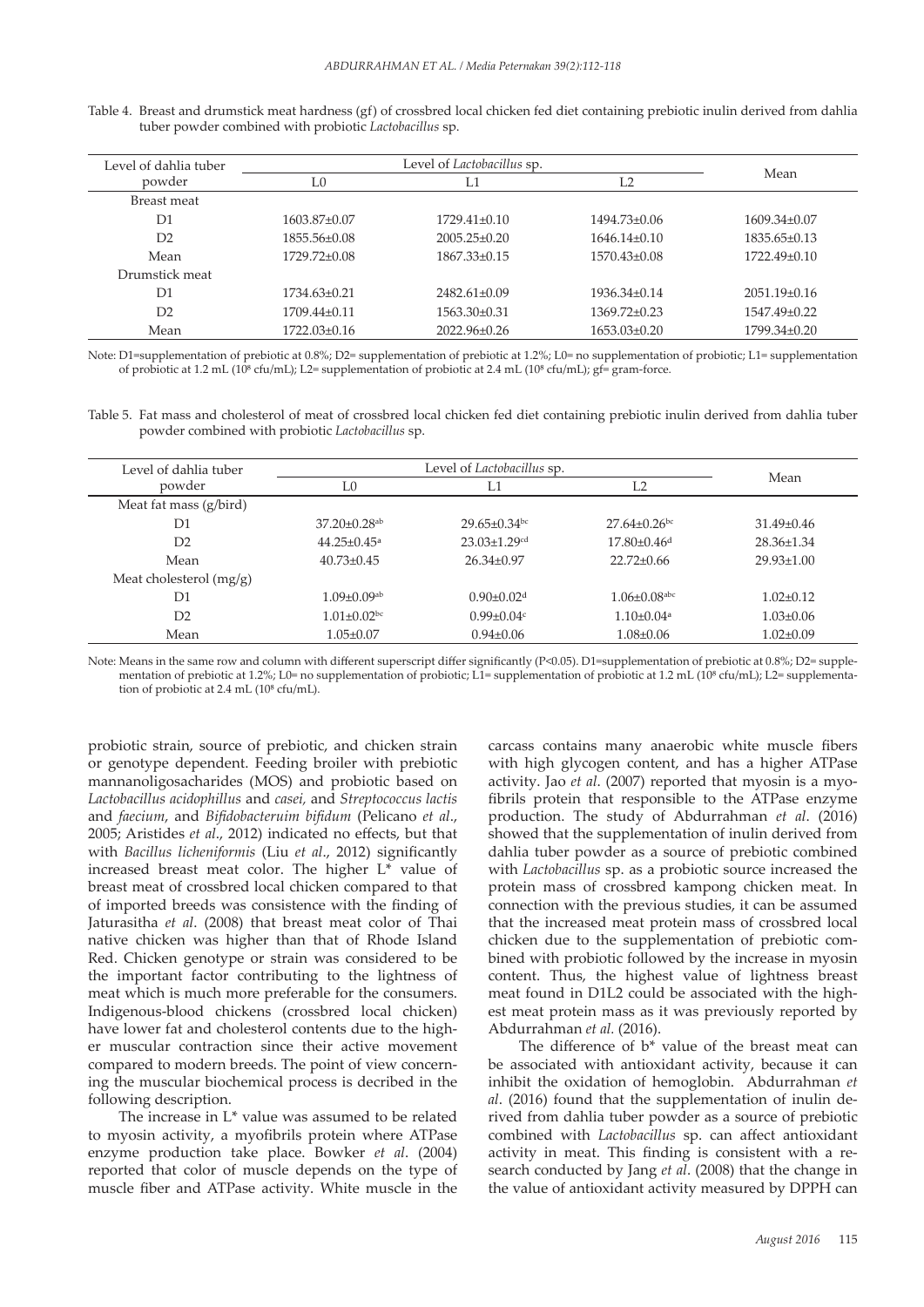modify the color of meat, although it was indirect based on the value of b\*, by reducing the oxidation of hemoglobin and activating mechanisms that modify the distribution of the pigment in animal tissues. The change in b\* value in this study can be also related to the difference in meat fat deposition, because meat containing more fat has higher b\* value than that containing less fat. This result was in agreement with Zhou *et al* (2009) who showed that the fat content in the breast meat can modifies the value of b\*.

The difference result between breast and drumstick was assumed to be caused by the different structure and movement activities of both muscles. It is well-known that drumstick glycogen content and ATPase activities of drumstick muscle were lower than those of breast muscle. Liu & Xiong (2015) reported that drumstick muscle (red muscle) had lower glycogen content and ATPase activities than breast muscles (white muscle).

Besides meat color, hardness was an important quality indicator which determining the meat selling value to consumers and very often related to the meat protein content. Troy & Kerry (2010) reported that hardness was an indicator of consumer preference of acceptance on meat quality. Keeton *et al*. (2014) found that the major protein components in meat were connective tissue, myofibril, and sarcoplasm. As it was reported by Abdurrahman *et al*. (2016) that meat protein mass of crossbred kampong chicken was significantly increased by feed supplemented with dahlia tuber powder combined with *Lactobacillus* sp. Therefore, the increase in mass of meat proteins should be followed by the increase in collagen, because it was the main protein of connective tissue which responsible for the hardness. However, in the present study, the increase in meat protein mass was not followed by the increase in collagen content, because collagen was assummed to be quite small in the total of meat protein. Although collagen is the major connective tissue protein as reported by Astruc (2014), connective tissue protein comprised only about 2% of total protein in poultry meat (Keeton *et al*., 2014). Therefore, the increase in meat protein mass due to the supplementation of dahlia tuber powder combined with *Lactobacillus* sp. could not affect the concentration of collagen, so that the hardness was not affected significantly by the treatments. Lepetit (2007) reported that the increase in meat hardness can be explained by the increase in the amount of meat collagen. Similar to the report of Maiorano *et al*. (2012) that the increase in meat hardness is related to the change in collagen concentration.

Modifications of the concentration and strength of collagen increased with the age of the birds due to the increase in covalent cross-linking during the growth and development of poultry muscle (Kong *et al*., 2008; Petracci & Cavani, 2012). However, the present result regarding the supplemental effect of prebiotic combined with probiotic did not significantly increase the meat hardness since the experimental bird used were at the same age. This finding was in agreement with the report of Brzoska *et al*. (2010) indicated that dietary probiotic was not related to the hardness of meat.

The decrease in meat fat mass related to the change in the composition and activity of gut microflora due to the supplementation of dahlia tuber powder as a source of inulin combined with *Lactobacillus* sp. This result is in agreement with the report of Krismiyanto *et al*. (2014) that the increased lactic acid bacteria (LAB) population was due to the feeding effect of inulin derived from dahlia tuber which can intensely fermented by endogenous beneficial bacteria. Thus, the drecreased fat meat content and cholesterol concentration found in the present study can be associated with the increase in bile salt hydrolase (BSH) enzyme produced by the enhanced growth of LAB (Fajrih *et al*., 2014). This biochemical mechanism will be discussed further in the following paragraph, especially for cholesterol metabolism. The decrease in meat fat mass was consistent with some previous reports (Al-Lahham *et al*., 2010; Ooi & Liong, 2010; Weitkunat *et al*., 2015) that the short chain fatty acids (acetate, butyrate, propionate) produced by the fermentative effect of lactic acid bacteria on inulin were assumed to have important contribution. Propionate, for example, could exert controlling effect on lowering hepatic lipogenesis, and the inhibition of lipogenesis process related to the decrease in meat fat content.

In addition, the decrease in meat fat mass can also be connected with the ability of probiotic in decreasing the activity of the lipogenic enzymes of acetyl-CoA carboxylase which stimulates fatty acid synthesis by producing statins as inhibitors of the hepatic lipogenesis. This finding was supported by Yakhkeshi *et al*. (2012) that the decrease in acetyl-CoA carboxylase enzyme activity could decrease the hepatic lipogenesis because the deposition of meat fat was derived from fat synthesis via hepatic lipogenesis. Cavallini *et al*. (2009) reported that lactic acid bacteria can produce statins, namely a substance as an inhibitors of 3-hydroxy-3-methyl-glutarin CoA reductase which is function as regulator enzyme of fat biosynthesis, cholesterol, and triglycerides. This fat reduction mechanism started when the inhibitor reduced cholesterol in hepatocytes and improved the performance of high density lipoprotein (HDL) so that it can reduce the fat content.

The increasing number of lactic acid bacteria (LAB) as described previously can be linked to the mechanism of cholesterol reduction in meat by bile salt hydrolase (BSH). Bile salt hydrolase (BSH) can modify conjugated bile salt into deconjugated bile salt which is less absorbable and easily dispose through excreta. Sudha *et al*. (2009); Kumar *et al*. (2013); Rai *et al*. (2013) suggested that LAB produced BSH in the duodenum could break the C-24 amide NaCl down between bile acids and amino acids, and further change it into deconjugated bile salt. The addition of probiotic can increase the amount of BSH produced in the gut, with the result of decreasing amount of absorbed cholesterol to be metabolized and deposited into the meat. Also, the disposed bile salt need to be recovered from the part of absorbed cholesterol and bring about the low cholesterol level. Therefore, based on the mechanism described above, meat cholesterol in this study was decreased by the addition of probiotic. Conversely, the lower additional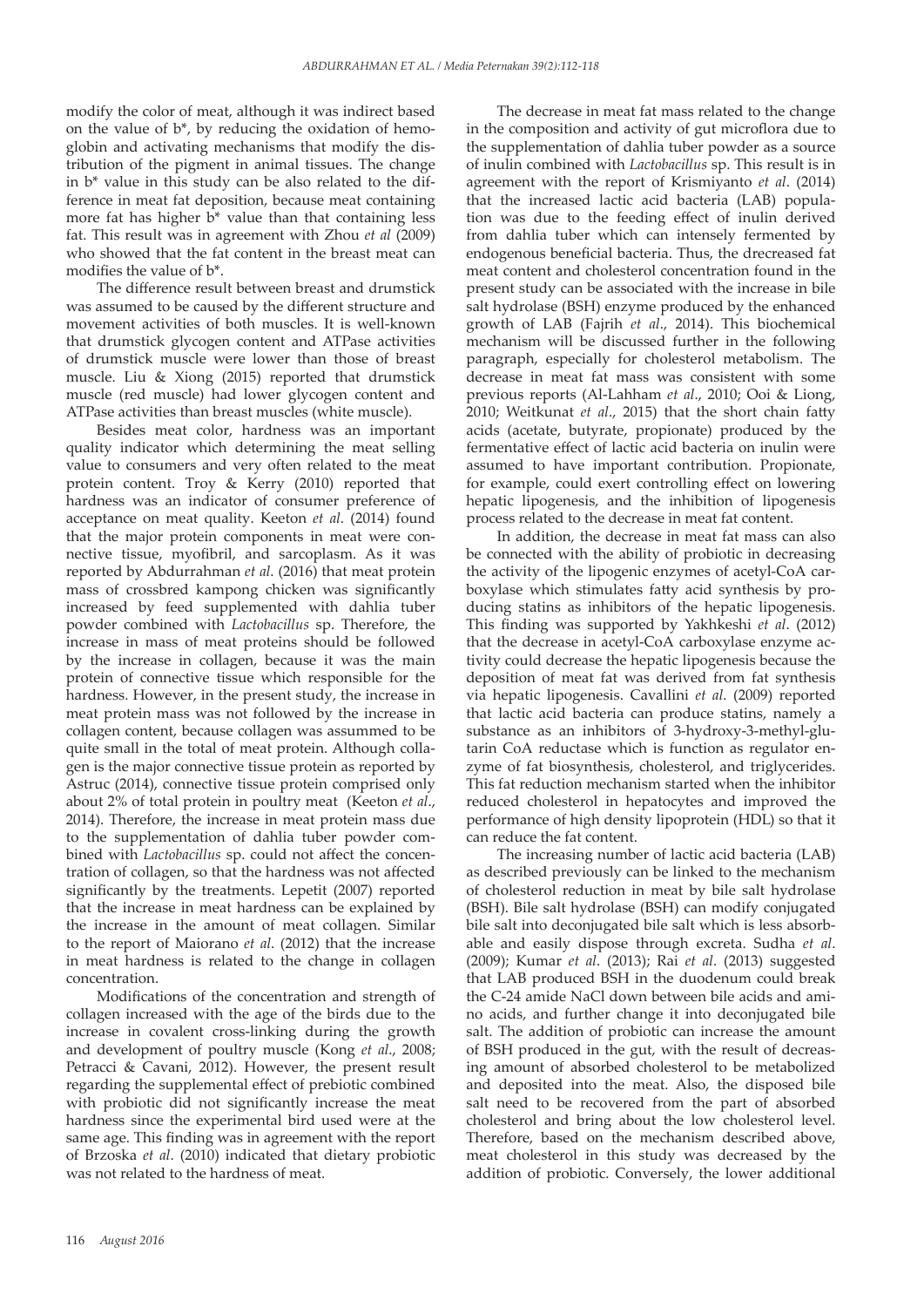probiotic caused the low number of beneficial bacteria in the gut, thus the mechanism of cholesterol formation was ocurred in the absence of inhibition mechanism. This condition caused the metabolizable cholesterol in significant amounts and providing impact on the high cholesterol in birds given 1.2% prebiotic without probiotic (D2L0) and also those fed 0.8% prebiotic without probiotic (D1L0) (Table 5). However, cholesterol level increased in the treatment of prebiotic either 0.8% or 1.2% combined with 2.4 mL probiotic (D1L2 and D2L2). Similar finding was reported by Daud *et al*. (2007) that birds received probiotic and prebiotic either independently or in combination at low level was not able to reduce meat cholesterol concentration because of probiotic at that level was unable to produce sufficient BSH enzyme with its activity to decrease cholesterol level. It was also likely due to the hepatic synthesis of endogenous cholesterol is predictably more dominant, while the disposal cholesterol from the body together with bile acids is very slight. On the contrary, intestinal cholesterol absorption increased so that the meat cholesterol level is also getting high.

### **CONCLUSION**

Dietary supplementation of prebiotic inulin derived from dahlia tuber at 1.2% combined with single probiotic based on *Lactobacillus* sp. at 1.2 mL (10<sup>8</sup> cfu/mL) was able to improve breast meat color and to decrease both fat mass and cholesterol of crossbred local chicken meat.

## **ACKNOWLEDGEMENT**

This study was funded by the Goverment of Indonesia through Directorate General of Resource for Science, Technology, and Higher Education Scholarships 2013.

#### **REFERENCES**

- **Abdurrahman, Z. H., Y. B. Pramono, & N. Suthama**. 2016. Feeding effect of inulin derived from dahlia tuber combined with *Lactobacillus* sp. on meat protein mass of crossbred kampong chicken. J. Indonesian Trop. Anim. Agric. 41:37- 44. http://dx.doi.org/10.14710/jitaa.41.1.37-44
- **Al-Lahham, S. H., P. P. Maikel, H. Roelofsen, R. J. Vonk, & K. Venema**. 2010. Biological effects of propionic acid in humans; metabolism, potential applications and underlying mechanisms. Biochim. Biophys. Acta 1801:1175-1183. http://dx.doi.org/10.1016/j.bbalip.2010.07.007
- **Al-Owaimer, A. N., G. M. Suliman, A. H. Alyemni, & A. M. Abudabos**. 2014. Effect of different probiotics on breast quality characteristics of broilers under *Salmonella* challenge. Ital. J. Anim. Sci. 13:450-454. http://dx.doi. org/10.4081/ijas.2014.3189
- **AOAC.** 2005. Official Methods of Analysis of AOAC International. 18<sup>th</sup> Ed. Assoc. Official Anal. Chem., Arlington.
- **Aristides, L. G. A., F. G. Paiao, L. S. Murate, A. Oba, & M. Shimokomaki**. 2012. The effects of biotic additives on growth performance and meat qualities in broiler chickens. Int. J. Poult. Sci. 11:599-604. http://dx.doi.org/10.3923/ ijps.2012.599.604
- **Astruc, T..** 2014. Carcass Composition, Muscle Structure, and Contraction. In: M. Dikeman & C. Devine (Eds). Encyclo-

pedia of Meat Sciences 2nd Ed. Academic Press, London. pp. 148-166. http://dx.doi.org/10.1016/B978-0-12-384731- 7.00099-4

- **Badan Standarisasi Nasional.** 2006. Pakan anak ayam ras pedaging (ayam broiler starter) (Starter broiler feed). Standar Nasional Indonesia (SNI) 01-3930-2006.
- **Battula, V., M. W. Schilling, Y. Vizzier-Thaxton, J. M. Behrends, J. B. Williams, & T. B. Schmidt**. 2008. The effects of low-atmosphere stunning and deboning time on broiler breast meat quality. Poult. Sci. 87:1202-1210. http://dx.doi. org/10.3382/ps.2007-00454
- **Bowker, B. C., A. L. Grant, D. R. Swartz, & D. E. Gerrard**. 2004. Myosin heavy chain isoforms influence myofibrillar ATPase activity under simulated postmortem pH, calcium, and temperature conditions. Meat Sci. 67:139-147. http:// dx.doi.org/10.1016/j.meatsci.2003.09.016
- **Brzoska, F., M. Pieszka, K. Stecka, W. Migdal, E. Wesierska, M. Walczycka, K. Krzysztoforski, & O. Michalik-Rutkowska**. 2010. Effect of *Pediococcus* spp. in feed instead of antibiotic on broiler chicken body weight, mortality, slaughter traits and meat quality. Ann. Anim. Sci. 10:167–177.
- **Cavallini, D. C., R. Bedani, L. Q. Bomdespacho, R. C. Vendramini, & E. A. Rossi**. 2009. Effects of probiotic bacteria, isoflavones and simvastatin on lipid profile and atherosclerosis in cholesterol-fed rabbits: a randomized double-blind study. Lipids Health Dis. 8:1-8. http://dx.doi. org/10.1186/1476-511X-8-1
- **Daud, M., W. G. Piliang, & I. P. Kompiang**. 2007. Persentase dan kualitas karkas ayam pedaging yang diberi probiotik dan prebiotik dalam ransum. (Carcass percentage and quality of broilers given ration containing probiotic and prebiotic). Indonesian J. Anim. Vet. Sci. 12:167-174. (Abstract in English).
- **Fajrih, N., N. Suthama, & V. D. Yunianto**. 2014. Body resistance and productive performance of crossbred local chicken fed inulin of dahlia tubers. Med. Pet. 37:108–144. http://dx.doi. org/10.5398/medpet.2014.37.2.108
- **Fathullah., N. Iriyanti, & I. H. Sulistiyawan**. 2013. Penggunaan pakan fungsional dalam ransum terhadap bobot lemak abdomen dan kadar kolesterol daging ayam broiler (The use of functional feed on the weight of abdominal fat and cholesterol level in broiler chicken meat). J. Ilmiah Pet. 1:119- 128. (Abstract in English).
- **Finamore, A., I. Peluso, & M. Serafini**. 2016. Synbiotics: A New Strategy to Improve the Immune System from the Gut to Peripheral Sites. In: R. R. Watson & V. R. Preedy (Eds). Probiotics, Prebiotics, and Synbiotics: Bioactive Foods in Health Promotion. Academic Press, London. p. 567-574. http://dx.doi.org/10.1016/B978-0-12-802189-7.00041-1
- **Hill, C., F. Guarner, G. Reid, G. R. Gibson, D. J. Merenstein, B. Pot, L. Morelli, R. B. Canani, H. J. Flint, S. Salminen, P. C. Calder, & M. E. Sanders**. 2014. Expert consensus document: The International Scientific Association for probiotics and prebiotics consensus statement on the scope and appropriate use of the term probiotic. Nat. Rev. Gastroenterol. Hepatol. 11:506–514. http://dx.doi.org/10.1038/ nrgastro.2014.66
- **Hutkins, R. W., J. A. Krumbeck, L. B. Bindels, P. D. Cani, G. Fahey, Y. J. Goh, B. Hamaker, E. C. Martens, D. A Mills, R. A. Rasta, E. Vaughan, & M. E. Sanders**. 2016. Prebiotics: why definition matter. Curr. Opin. Biotechnol. 37:1-7. http://dx.doi.org/10.1016/j.copbio.2015.09.001
- **Jang, A., X. D. Liu, M. H. Shin, B. D. Lee, S. K. Lee, J. H Lee, & C. Jo**. 2008. Antioxidative potential of raw breast meat from broiler chicks fed a dietary medicinal herb extract mix. Poult. Sci. 87:2382-2389. http://dx.doi.org/10.3382/ ps.2007-00506
- **Jao, C. L., J. S. Hwang, W. C. Ko, & K. C. Hsu**. 2007. A kinetic study on inactivation of tilapia myosin Ca-ATPase in-